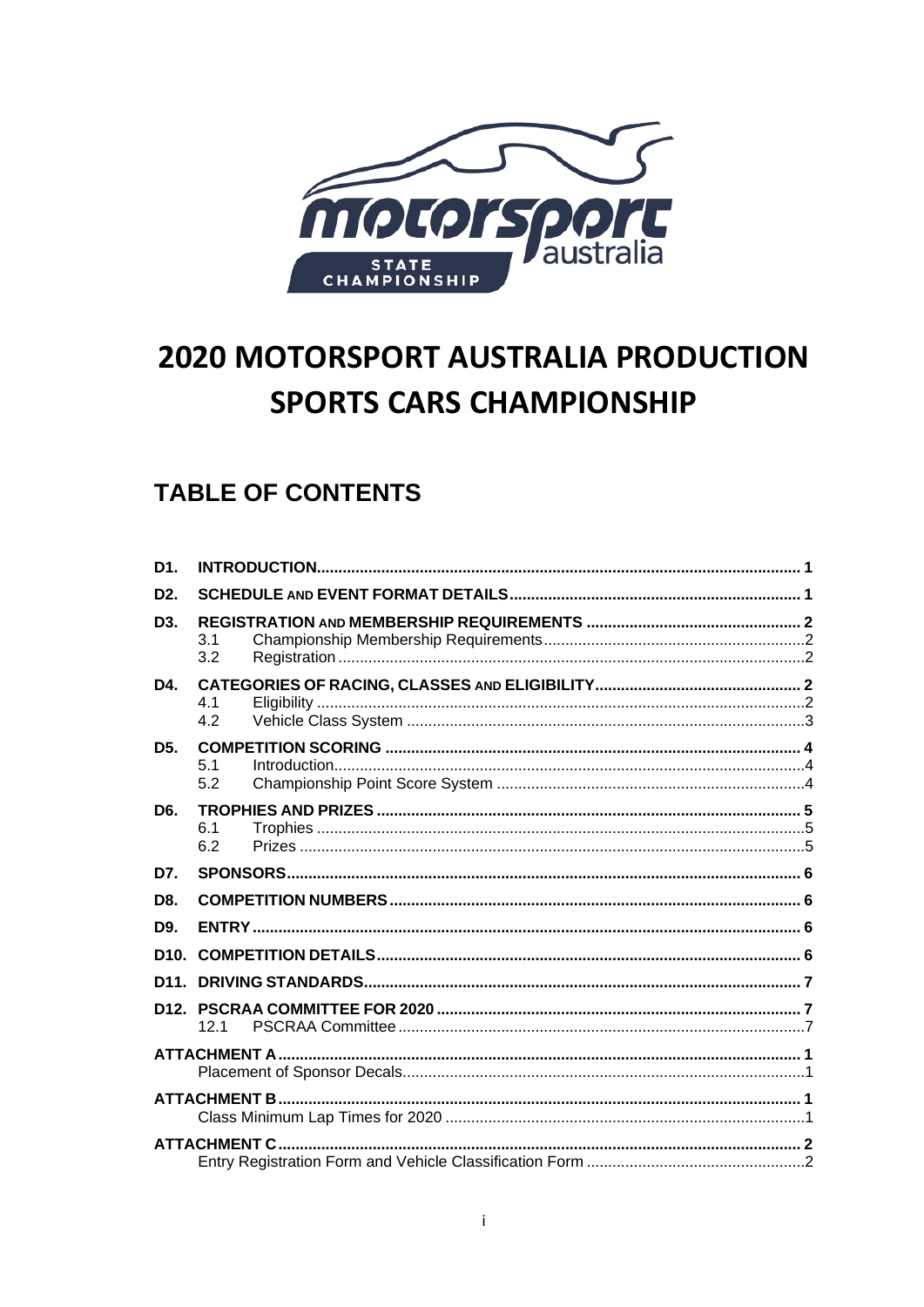

## **GLOSSARY**

| Race:                    | Individual events in a Round                                                                                                                                                                                                                                                  |  |  |  |  |
|--------------------------|-------------------------------------------------------------------------------------------------------------------------------------------------------------------------------------------------------------------------------------------------------------------------------|--|--|--|--|
| Round:                   | A series of races at a venue, over one or more days                                                                                                                                                                                                                           |  |  |  |  |
| Category:                | Per Motorsport Australia definition i.e.: Groups 2B, Class I and Class II,<br>2F, 2I and 2A                                                                                                                                                                                   |  |  |  |  |
| Class:                   | Grouping of cars of similar performance based on lap times.                                                                                                                                                                                                                   |  |  |  |  |
| Eligible:                | Per current Motorsport Australia Manual of Motorsport.                                                                                                                                                                                                                        |  |  |  |  |
| OEM:                     | Original Equipment Manufacturer (i.e.: as delivered ex-manufacturer)                                                                                                                                                                                                          |  |  |  |  |
| PSCRAA:                  | The Production Sports Car Racing Association of Australia                                                                                                                                                                                                                     |  |  |  |  |
| Promoter:                | The convener of the race meeting                                                                                                                                                                                                                                              |  |  |  |  |
| Start:                   | When the entered car crosses the start line at the beginning of a race                                                                                                                                                                                                        |  |  |  |  |
| <b>Production Sports</b> |                                                                                                                                                                                                                                                                               |  |  |  |  |
| Cars:                    | For the purposes of this Handbook, cars that are described in the<br>Motorsport Australia Manual of Motorsport under Groups 2F and 2B,<br>Class I, Class II and Class III, and 2I, GT4 and eligible GT homologated<br>cars.                                                   |  |  |  |  |
| Marque:                  | Vehicles manufactured by the same Manufacturer e.g. Mazda, MG,<br>Porsche etc.                                                                                                                                                                                                |  |  |  |  |
| Model:                   | Vehicles that have the same generic model designation or are of the<br>same basic silhouette, For example: Porsche 911 (types 911, 964, 993,<br>996 etc.), Mazda MX5 (NA, NB, NB8B), Nissan/Datsun Z (240Z, 260Z,<br>280Z, 300Z), Lotus Elise (Elise, Exige, Sport 200, etc.) |  |  |  |  |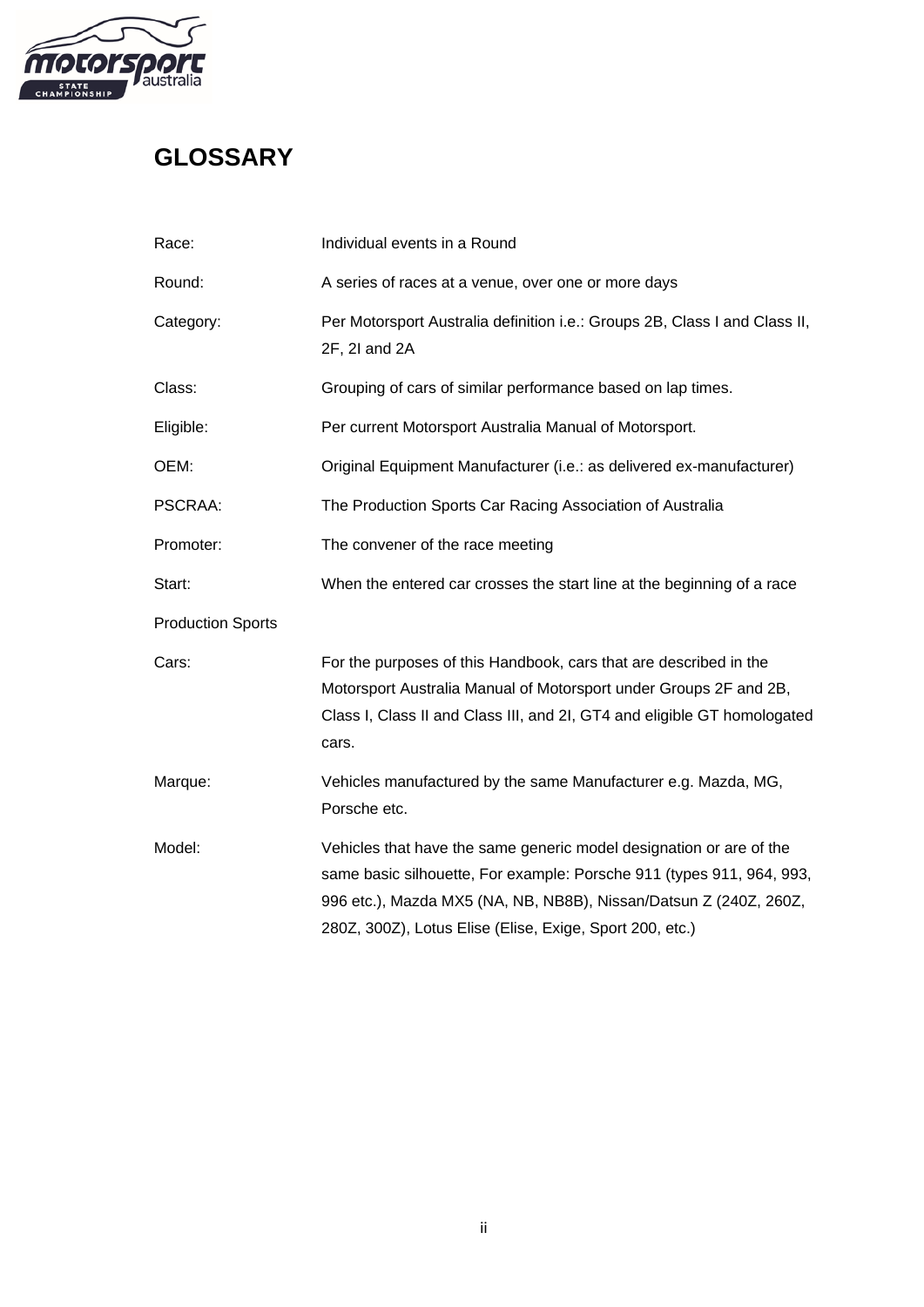

## <span id="page-2-0"></span>**D1. INTRODUCTION**

The 2020 Motorsport Australia NSW Production Sports Cars Championship (the "Championship") provides a competitive and exciting racing category for contemporary production sports cars at an amateur level within NSW. The format comprises one or twoday race meetings with 2x sprint races with grids comprising five classes: three based on lap time performance and separate classes for 2F cars and GT/Invited cars.

The Championship is open to single and two-driver teams. Points will be allocated to all drivers individually from the sprint races. The Championship will be based on four race events in NSW, with double points on offer at the Wakefield Park rounds.

## <span id="page-2-1"></span>**D2. SCHEDULE and EVENT FORMAT DETAILS**

(a) The Schedule for the Championship is:

- Round 1 Wakefield Park (NSW) Sunday, May 24, 2020 Double Points.
- Round 2 Sydney Motor Sport Park (NSW) June 27-28, 2020.
- Round 3 Sydney Motor Sport Park (NSW) August 1-2, 2020.
- Round 4 Wakefield Park (NSW) Sunday, September 27, 2020 Double Points.

(b) Eligibility Requirements: To be eligible to win the Championship, drivers must;

- a. Be a paid member of PSCRAA (NSW).
- b. Have entered at least 3 of the 4 Championship rounds.

#### (c) Event Format

The Wakefield Park rounds for 2020 will consist of the following format;

- 2x Qualifying Sessions on Sunday (Qualifying A & Qualifying B).
- 2x 30min Sprint Races on Sunday (Sprint Race A & Sprint Race B)

All Sydney Motor Sport Park rounds for 2020 will consist of the following format;

- 1x Qualifying Session on Saturday (Qualifying A).
- 1x 30min Sprint Race on Saturday (Sprint Race A).
- 1x Qualifying Session on Sunday (Qualifying B).
- 1x 30min Sprint Race on Sunday (Sprint Race B).
- (d) Qualifying Details
	- i. Single Driver Teams
		- a. Single drivers are required to qualify in both qualifying sessions.
		- b. The time from Qualifying A will determine the start position for Sprint Race A.
		- c. The time from Qualifying B will determine the start position for Sprint Race B.
		- d. Single drivers who choose not to go out in Qualifying B will start from back of grid in Race B (in order of their Qualifying A positions if more than one).
	- ii. Two Driver Teams
		- a. Driver A will complete Qualifying A, which will determine their starting position for Sprint Race A.
		- b. Driver B will complete Qualifying B, which will determine their starting position for Sprint Race B.
	- iii. During Scrutiny, each driver within the team will be provided with stickers identifying Drivers and Co-Drivers to be applied to the left or right side of their helmet as appropriate to left or right-hand drive vehicle.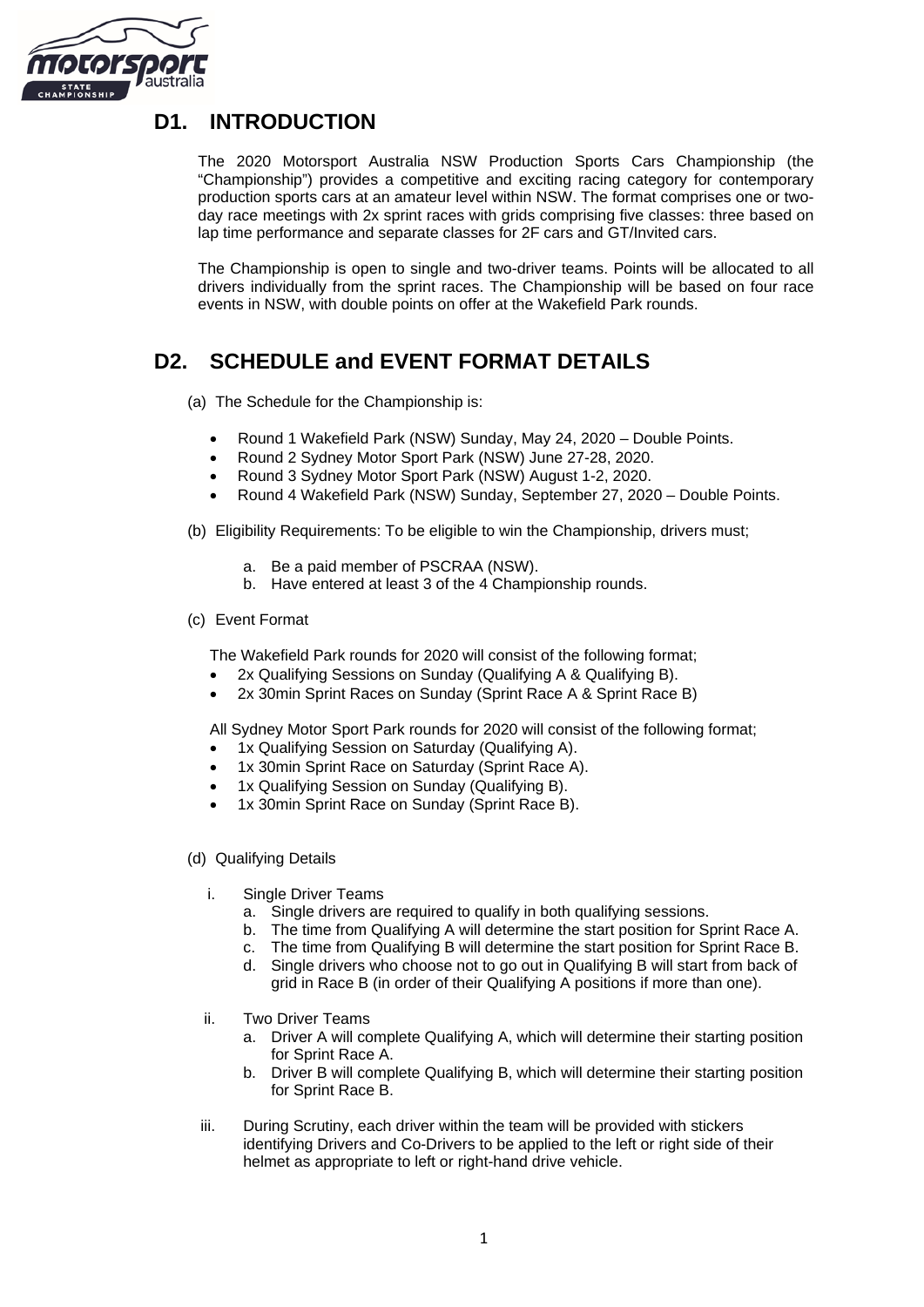

- iv. The starting grid positions for all races will be directly based off the Natsoft or other official timing system results, as detailed above.
- (e) Race Details
	- i. Single drivers will be eligible to compete in all races during an event weekend.
	- ii. For two driver teams, Driver A will compete in Sprint Race A and Driver B will compete in Sprint Race B.
- iii. **Wet Race Starts:** The normal starting procedure will be a non-championship standing start. However, at the discretion of the on track PSCRAA Committee representative, where the track is declared WET for race start, the start procedure shall be a Safety Car Rolling Start Single File, according to the following procedure.
	- a. The safety car will lead the cars out of pit lane exit with its lights turned on for the formation lap. The safety car will turn its lights off and enter the pit lane entry at the end of the formation lap, assuming the cars are in a satisfactory single file. If the clerk of course decides that a second or subsequent formation lap is required, then the safety car will not turn its lights off and will proceed around the track for another formation lap.
	- b. Once the safety car enters the pit lane entry, the lead car MUST maintain 80kph until crossing the start line, and all following cars MUST remain in single file until they have crossed the start line.
	- c. The starter will withdraw the safety car board from the start line and a green light will be displayed on the start display panel (where applicable) and waved green flags will be displayed at all flag points signaling the commencement of the race.

## <span id="page-3-0"></span>**D3. REGISTRATION and MEMBERSHIP REQUIREMENTS**

<span id="page-3-1"></span>3.1 Championship Membership Requirements

It is a condition of entry for all events of the Championship that all drivers (including codrivers) are paid members of either of the following affiliated clubs;

- Production Sports Car Racing Association of Australia (PSCRAA).
- <span id="page-3-2"></span>3.2 Registration

To be eligible to participate in the Championship, participants must register with the PSCRAA. The Championship Registration Form (Attachment C) is to be forwarded to:

Treasurer: Tony Cameron

Phone: 0433 088 360

Email: Tony.cameron1@nikon.com

### <span id="page-3-3"></span>**D4. CATEGORIES OF RACING, CLASSES and ELIGIBILITY**

- <span id="page-3-4"></span>4.1 Eligibility
	- a) Eligible vehicles are those which comply with the 2020 Motorsport Australia Manual Group 2B Class I, Group 2B Class II, Group 2B Class III, Group 2F or Group S regulations, GT4 and GT homologated vehicles complying with the relevant national regulations for the year of competition based on the specification that they will be raced as. Motorsport Australia Class 2B freedoms cannot be applied to GT vehicles. Eligible GT vehicles are 2016 or older GT homologated vehicles.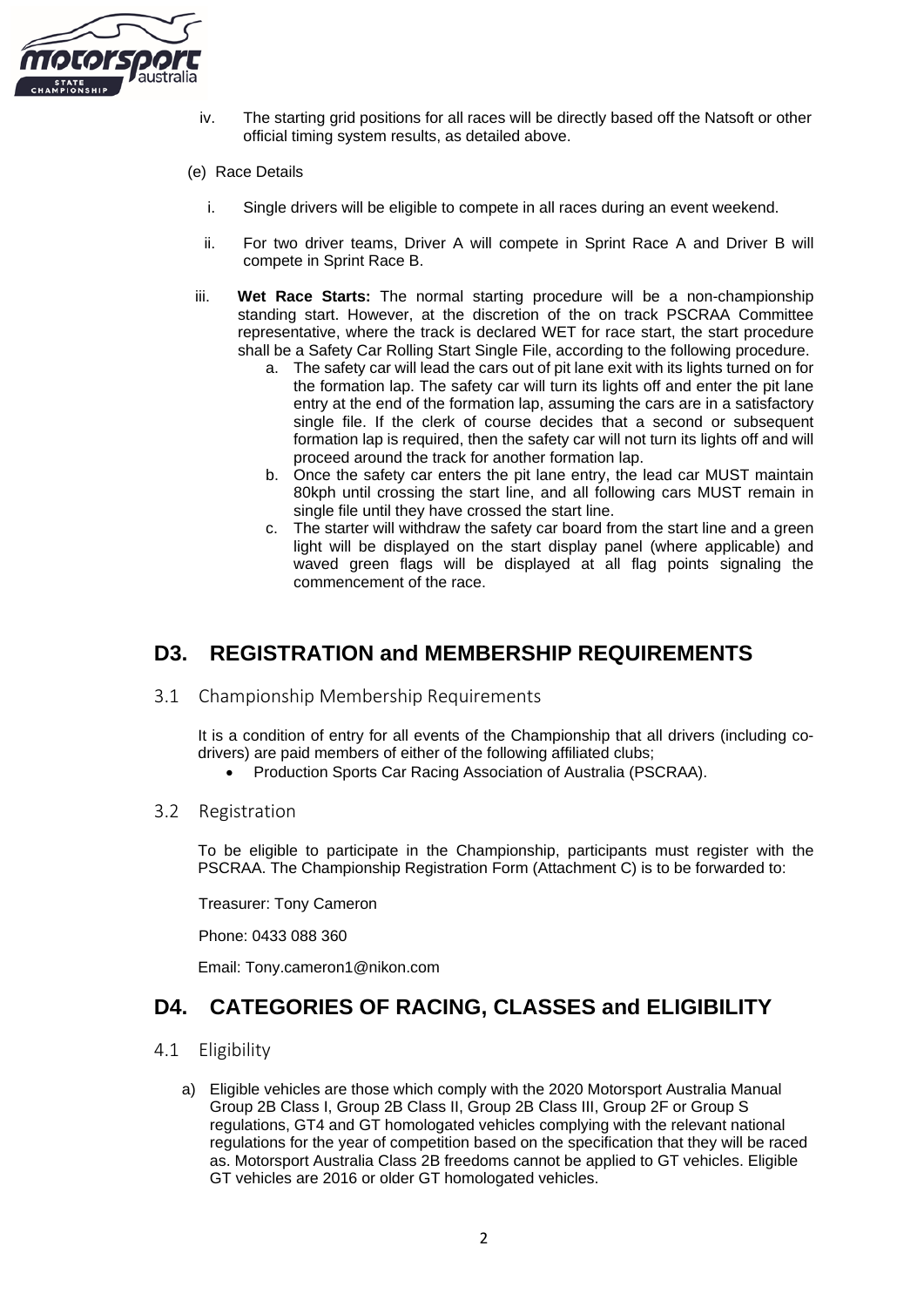

- b) Group 2B vehicles and two door sports coupes that do not fully comply with Motorsport Australia 2B regulations may also be accepted on an application by application basis.
- c) It is the competitors' responsibility to ensure their vehicle complies with the correct regulations at all times. Penalties, exclusion from point scores, trophies and/or exclusion from events may apply.
- d) The PSCRAA Committee reserves the right to disqualify a competitor if their actions are deemed to be dangerous or not within the spirit of competition. For example, constant or blatant disregard of yellow flags or safety car or causing an avoidable accident.
- e) All vehicles are to be fitted with an FIA approved or equivalent rear high intensity red light (rain light) which is to be illuminated whenever there are wet conditions.
- f) All competitors (including all 2F competitors) may use a 'wet' racing tyre.
- g) Competitors are reminded that possession of a Motorsport Australia Logbook does not constitute compliance with, or eligibility for, Championships conducted under these Regulations. Furthermore, the Association reserves the right to exclude any cars from the point score.
- h) A vehicle found to be ineligible will be given a written report and a reasonable amount of time to remedy the problem. This time allocation will be at the discretion of the Eligibility Advisor and the Stewards and may be as short as the next race. The vehicle will not be eligible for points until rectified; any irreconcilable matter shall be referred to Motorsport Australia for adjudication.

#### <span id="page-4-0"></span>4.2 Vehicle Class System

- (a) The following classes will apply in 2020;
	- Class GT All GT log booked and invitational cars as per clause 4.2b below.
	- Class  $A 2B$  cars with lap times to be advised (see attachment B).
	- Class  $B 2B$  cars with lap times to be advised (see attachment B).
	- Class  $C 2B$  cars with lap times to be advised (see attachment B).
	- Class F All 2F, Group S and Porsche 944 Challenge cars.
- (b) Class GT cars are defined as all GT homologated or invited cars that are not listed on the Motorsport Australia "GROUP 2B/2F - PRODSPORTS ELIGIBLE VEHICLES" list. All vehicles listed on the Motorsport Australia "GROUP 2B/2F - PRODSPORTS ELIGIBLE VEHICLES" list shall be assigned to Classes A, B or C according to lap times as per 'Attachment B'. Class A cars will not have a minimum lap time and will not break out into Class GT if their lap times are too fast.
- (c) The following rules will apply to the class structure;
	- i. Lap times for all classes for all the tracks that we race at will be set and published at the beginning of the year and will be fixed for the entire year. Please refer Attachment B below for class lap times for 2020. If we need to make adjustments, these adjustments will be made at the end of the year for the following year.
	- ii. Classes will be assigned based on the fastest lap time for the vehicle during qualifying and race sessions for the event.
	- iii. For events/teams with multiple drivers in a single car, the fastest time is the fastest time of the car, not the individual drivers. The class designation is for the car not the driver.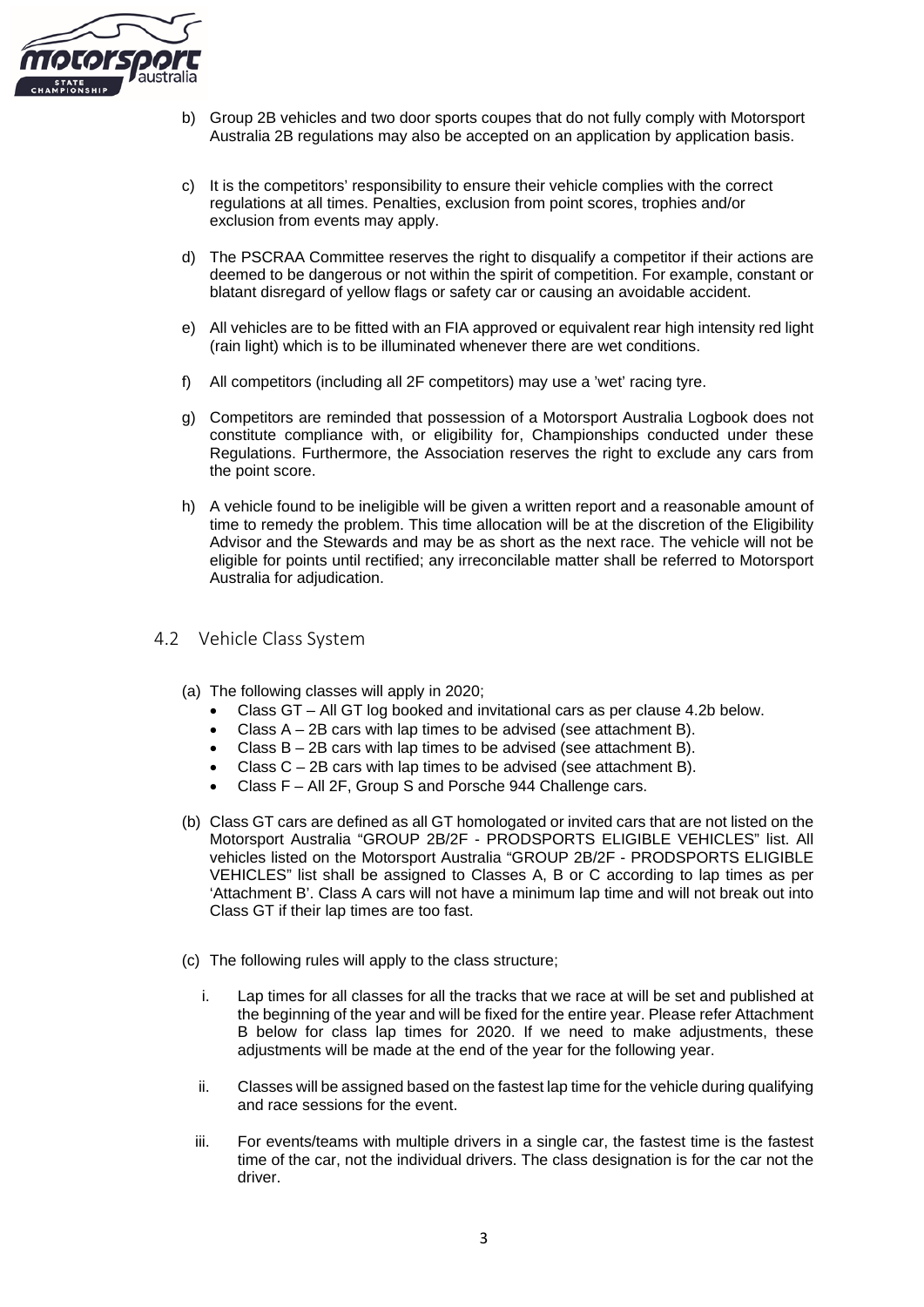

- iv. Points will only be allocated to drivers who complete races as according to Natsoft or other official timing system results.
- v. Any drivers decelerating suddenly or slowing down obviously within 500m of the start/finish line will be reported to the Stewards of the Meeting and may be excluded from the event. Event Officials will be the sole judge of fact in this matter. This is dangerous to all drivers and will not be considered acceptable conduct.

## <span id="page-5-0"></span>**D5. COMPETITION SCORING**

- <span id="page-5-1"></span>5.1 Introduction
	- a) The PSCRAA conducts the Championship for the benefit of its Members.
	- b) Points for drivers competing in grids containing non-eligible vehicles, or vehicles not officially classified, shall be calculated assuming such vehicles did not race.
	- c) The Championship points will be allocated according to the point score rules and a register will be kept by the Association's Registrar and will publish them on the Association's website (www.prodsports.com.au). In any dispute over points, his decision is final and binding on all parties.
	- d) In order to assist in the point scoring, competitors are to ensure they are using their registered competition number for all events (see section D8)
	- e) Cross entered drivers must be Driver A in one car and Driver B in the other car on the respective entry forms.
- <span id="page-5-2"></span>5.2 Championship Point Score System
	- a) Points will be awarded for the first 10 place getters in each Class (GT, A, B, C and F, see Paragraph (f) below).
	- b) The points awarded for the sprint races are based on the number of competitors who start in **each** Class, in **each** Race, of **each** Round.
	- c) Each driver of a two-driver team is allocated full points for their respective sprint race.
	- d) Drivers of a single driver team receive 50% of their allocated points for each sprint race.
	- e) Double points will apply to all Wakefield Park round point totals for all drivers.
	- f) Drivers will accumulate points across classes. If your car is a Class B car at one track and Class A at another track, these points will accumulate.
	- g) Drivers will also accumulate points if driving different vehicles at different events. However cross entered drivers (driving two vehicles at any one event as both Driver A and Driver B respectively), will only receive points for their Driver A vehicle entry at this event. The only exception to this rule shall be if the Driver A vehicle fails to enter the racetrack for any session during the race weekend (excluding practice only sessions), in which case the driver will accumulate points for their Driver B vehicle entry.
	- h) Points allocation will be as follows for each class for each sprint race: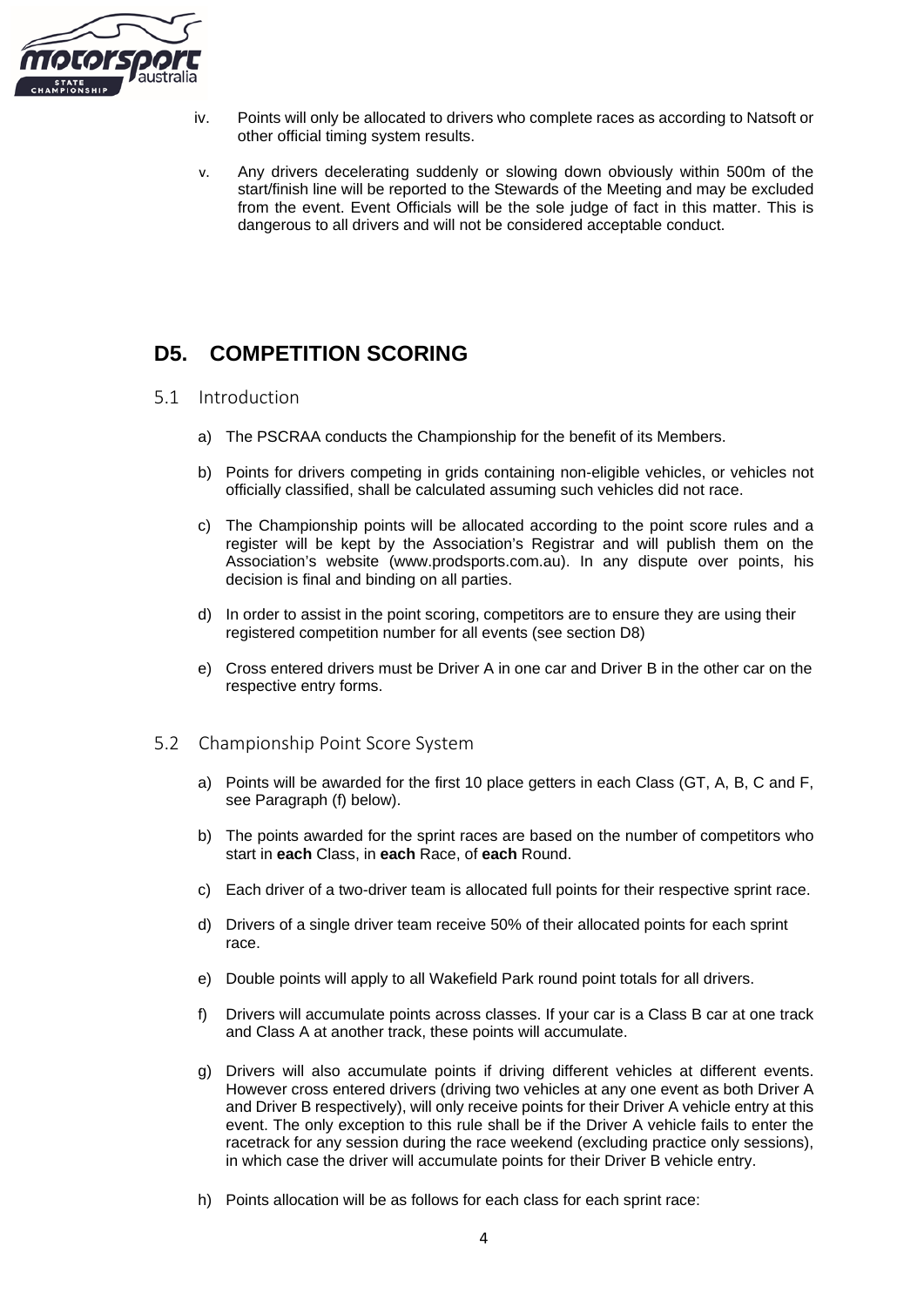

|                 | $5 + CARS$<br>in class | 3 - 4 CARS | 2 CARS    | 1 CAR     |
|-----------------|------------------------|------------|-----------|-----------|
| 1 <sup>st</sup> | 16 points              | 14 points  | 12 points | 10 points |
| 2 <sup>nd</sup> | 14 points              | 12 points  | 10 points |           |
| 3 <sup>rd</sup> | 12 points              | 10 points  |           |           |
| 4 <sup>th</sup> | 10 points              | 9 points   |           |           |
| 5 <sup>th</sup> | 9 points               |            |           |           |
| 6 <sup>th</sup> | 8 points               |            |           |           |
| 7 <sup>th</sup> | 7 points               |            |           |           |
| 8 <sup>th</sup> | 6 points               |            |           |           |
| <b>gth</b>      | 5 points               |            |           |           |
| 10th            | 4 points               |            |           |           |

## <span id="page-6-0"></span>**D6. TROPHIES AND PRIZES**

- <span id="page-6-1"></span>6.1 Trophies
	- a) Round Trophies
		- i. Round trophies will be issued based on the Natsoft or other official timing system results for the final race of the weekend.
		- ii. Classes for Round Trophies will be based off the fastest lap time for the vehicle during all official sessions of the event (qualifying and race sessions).
		- iii. Any vehicles deemed ineligible for Championship points will be ineligible to win a round trophy.
		- iv. Trophies will be presented for first, second and third place in all classes, assuming there are vehicles eligible to fill each of these places.
	- b) Championship Trophies
		- i. The driver accumulating the highest points total over all rounds completed becomes the outright Motorsport Australia NSW Production Sports Cars Champion. Trophies will also be awarded to 2nd and 3rd places outright.
		- ii. In the event of a tied result, a count back will be done to ascertain which Driver scored the most first places, then the most second places, then the most third places. If the result is still tied, then joint winners or place getters will be declared.
		- iii. If the outright Motorsport Australia NSW Production Sports Cars Champion is not the owner of the vehicle driven, a 'Motorsport Australia NSW Production Sports Cars Championship Race Car' trophy will be awarded to the owner of the vehicle by the PSCRAA Committee.
		- iv. Other trophies may be awarded by and at the PSCRAA Committee's discretion.
- <span id="page-6-2"></span>6.2 Prizes

The Association, depending upon availability and sponsor requirements, may award sponsor prizes at individual rounds and/or for the overall Championship winners.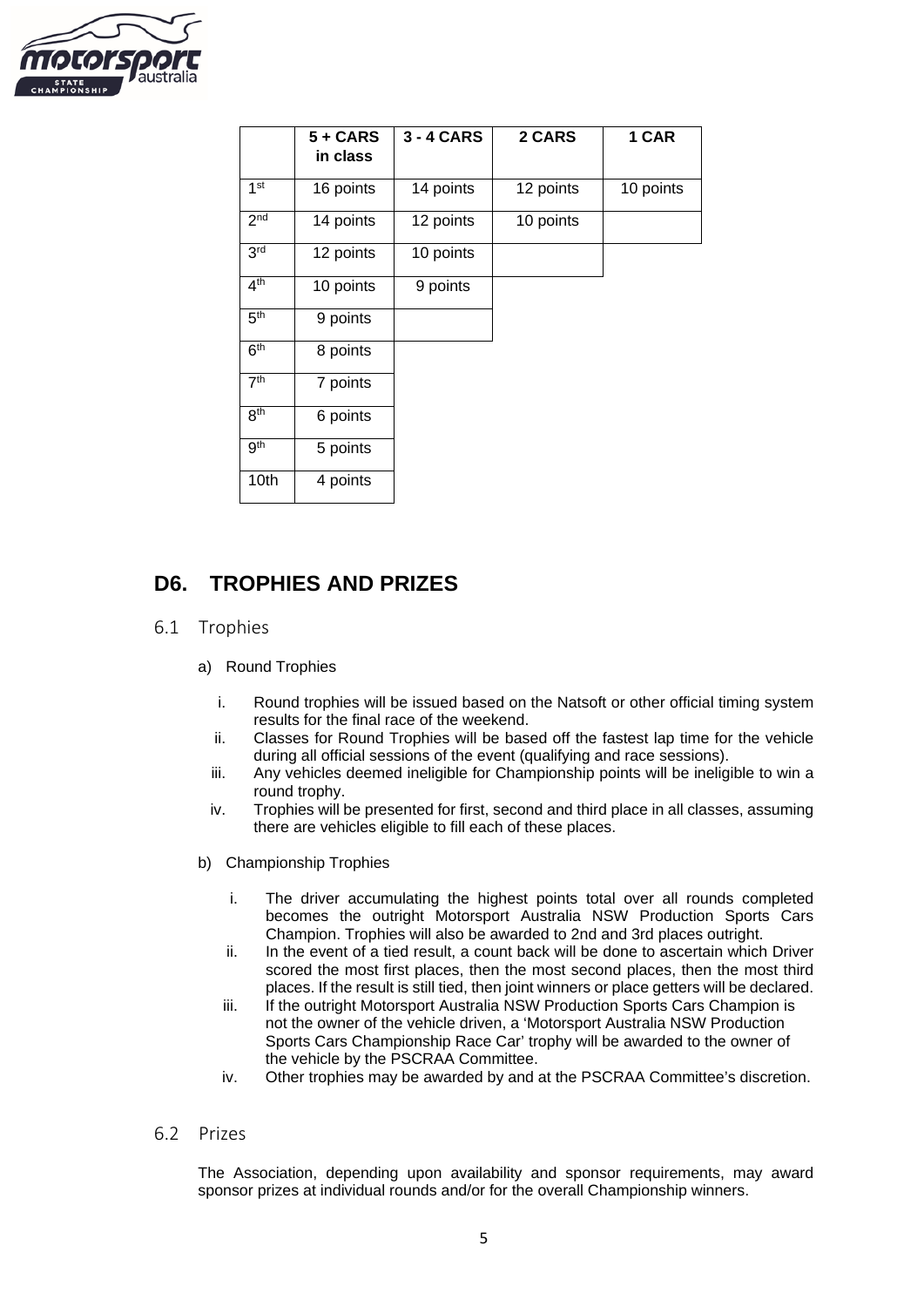

## <span id="page-7-0"></span>**D7. SPONSORS**

ProdSports (PSCRAA) is pleased to have the following major sponsors of the championship:

- Sponsor 1: Industrie Clothing
- Sponsor 2: Cue Clothing Company
- Sponsor 3: Advan Performance
- Sponsor 4: Platinum Helicopters

Every car entered in all races must carry sponsorship advertising stickers on their race vehicles as provided by the Association including;

- "Sponsor1" windscreen banners positioned on the top of the front windscreen.
- "Sponsor2" advertising stickers positioned on the rear quarter panel on both sides.
- "Sponsor3" advertising stickers above the racing number panel on both sides.
- Any additional advertising stickers as directed by the PSCRAA committee.

Any competitor refusing or failing to carry Championship sponsorship advertising in any race may be excluded from the race and will not be eligible to accrue points or receive trophies.

### <span id="page-7-1"></span>**D8. COMPETITION NUMBERS**

The Association Registrar shall maintain a register of racing numbers for the Championship.

A competitor may request any competition number from the Registrar. If the number is not already taken by an existing member, then it may be allocated to the competitor.

All race vehicles must display their Category (GT, 2B or 2F) in 100mm high letters next to each of their side panel vehicle numbers.

Competitors must compete under the competition number allocated by the Association. If this is not possible, they are to inform the competition secretary of the number change. Failure to do so may result in points being forfeited.

The number 1 is reserved and allocated to the prior year outright champion.

#### <span id="page-7-2"></span>**D9. ENTRY**

Entries to individual events will be direct to the event Promoter. Entry forms will be available on the PSCRAA website [www.prodsports.com.au](http://www.prodsports.com.au/)

Promoters shall issue supplementary and further regulations.

If a competitor has not received information about a round and how to enter six weeks before an event, he should contact the Competition Secretary.

### <span id="page-7-3"></span>**D10. COMPETITION DETAILS**

Competition details are specified in the further supplementary Regulations for each specific event which are issued with further supplementary regulations for the event by the event organizer. Available on [www.prodsports.com.au](http://www.prodsports.com.au/)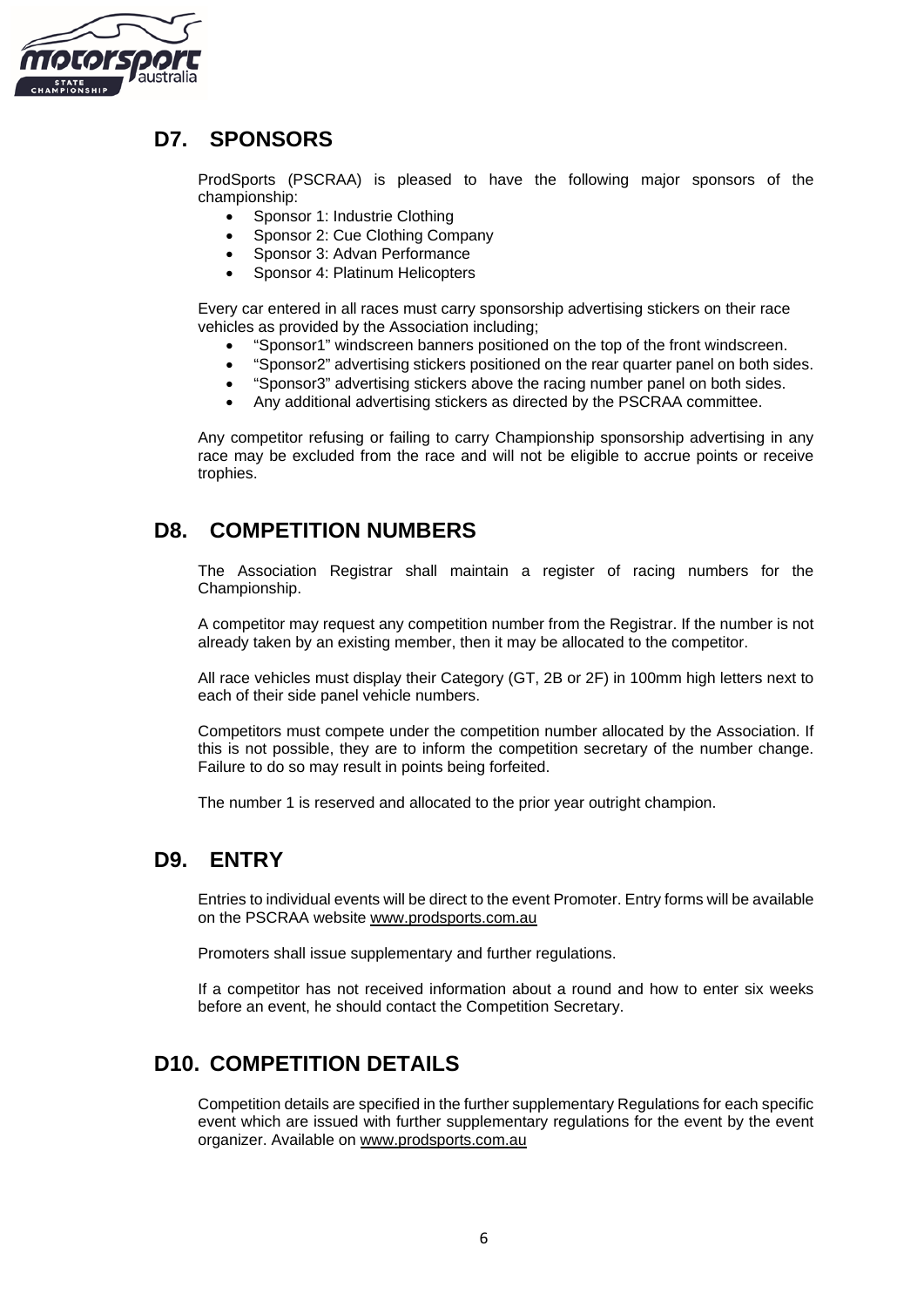

## <span id="page-8-0"></span>**D11. DRIVING STANDARDS**

All competitors are to observe strict driving standards as per Motorsport Australia regulations and the PSCRAA Driving Standards Notes from the PSCRAA website [www.prodsports.com.au](http://www.prodsports.com.au/)

Participants involved in serious incidents, especially involving breaches of NCR 183 (i) and (ii) will be the subject of a PSCRAA request to the Driving Standards Advisor and the Stewards for penalties to be increased to include exclusion from the current and in serious cases, future events.

Driving standards apply on the racing surface itself, the paddock, marshalling area, the pit lane and within the circuit confines generally. All competitors are also expected to observe appropriate behaviour in and out of the car. Failure to observe appropriate behaviour will result in an official report to the Race Stewards. All series competitors are asked to confirm their agreement to these driving standards, including the acknowledgement that breaches may result in event exclusion and even extend to exclusion from future events.

Entries will not be accepted from competitors who do not confirm their agreement to be bound by this code of driving standards.

Submission of an entry will be considered to be agreement with this code.

## <span id="page-8-1"></span>**D12. PSCRAA COMMITTEE FOR 2020**

<span id="page-8-2"></span>12.1 PSCRAA Committee

President: Arthur Magaitis Phone: 0419 987 780 Email: am@quintessence.net.au

Vice President: Craig Burgess Phone: 0418 460 010 Email: craig@brightprint.com.au

Treasurer: Tony Cameron Phone: 0433 088 360 Email: Tony.cameron1@nikon.com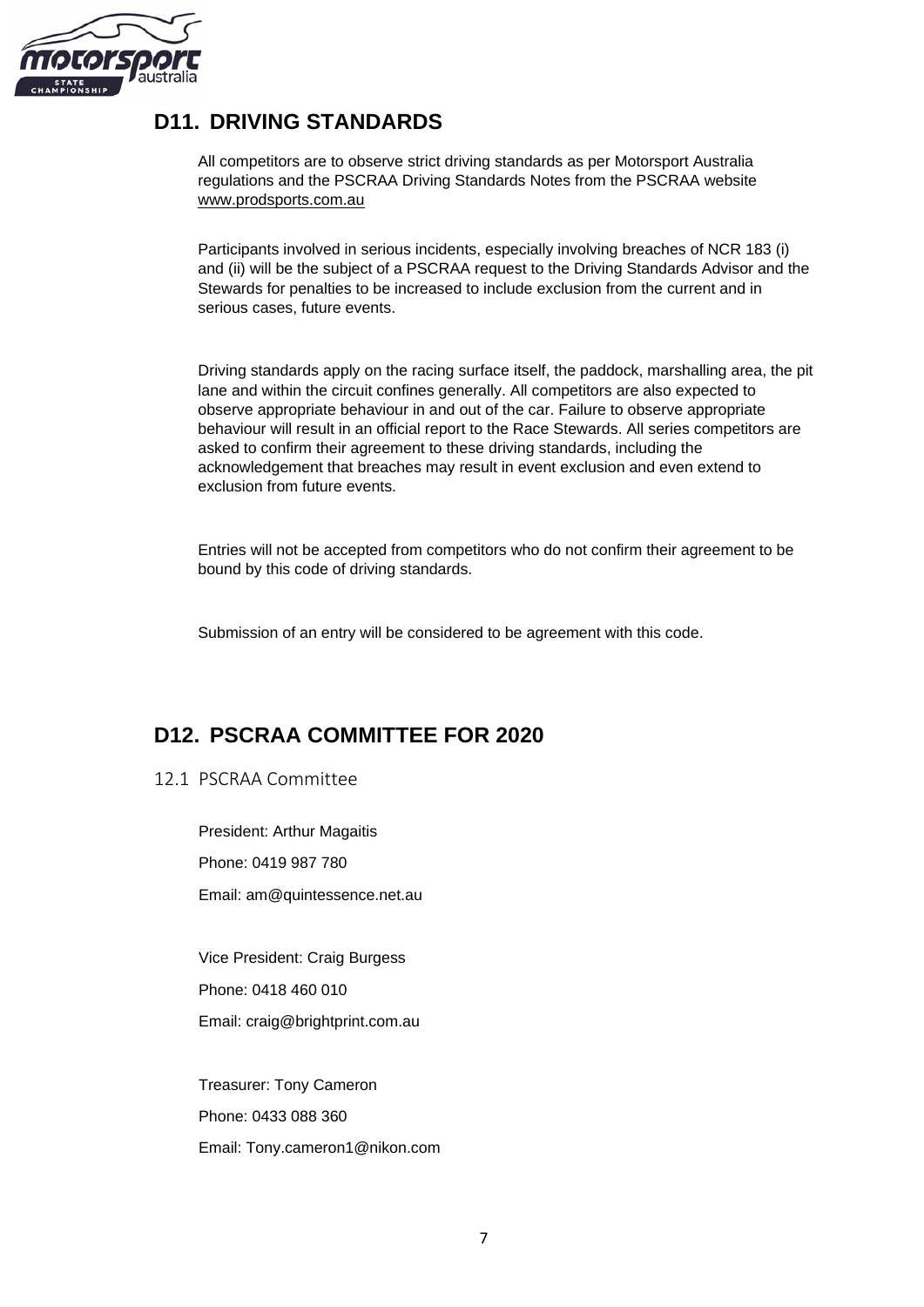

Secretary: Anthony Soole Phone:0419 044 472 Email: anthony@pistore.com.au

#### **General Members**

| <b>Glenn Townsend</b>               | Shane Domaschenz               |
|-------------------------------------|--------------------------------|
| Phone: 0418 677 095                 | Phone: 0410 644 754            |
| Email: gjdrtownsend@optusnet.com.au | Email: shanedom@yahoo.com.au   |
|                                     |                                |
| Adam Burgess                        | Marcel Zalloua                 |
| Phone: 0407 079 491                 | Phone: 0402 873 825            |
| Email: Adamcraigburgess@gmail.com   | Email: mzalloua@valmont.com.au |

#### **Eligibility Advisor**

Glenn Townsend Phone: 0418 677 095 Email: gjdrtownsend@optusnet.com.au

#### **Driving Standards Advisor**

TBA Phone: Email:

**Production Sports Car Racing Association Inc.**

#### **[www.prodsports.com.au](http://www.prodsports.com.au/)**

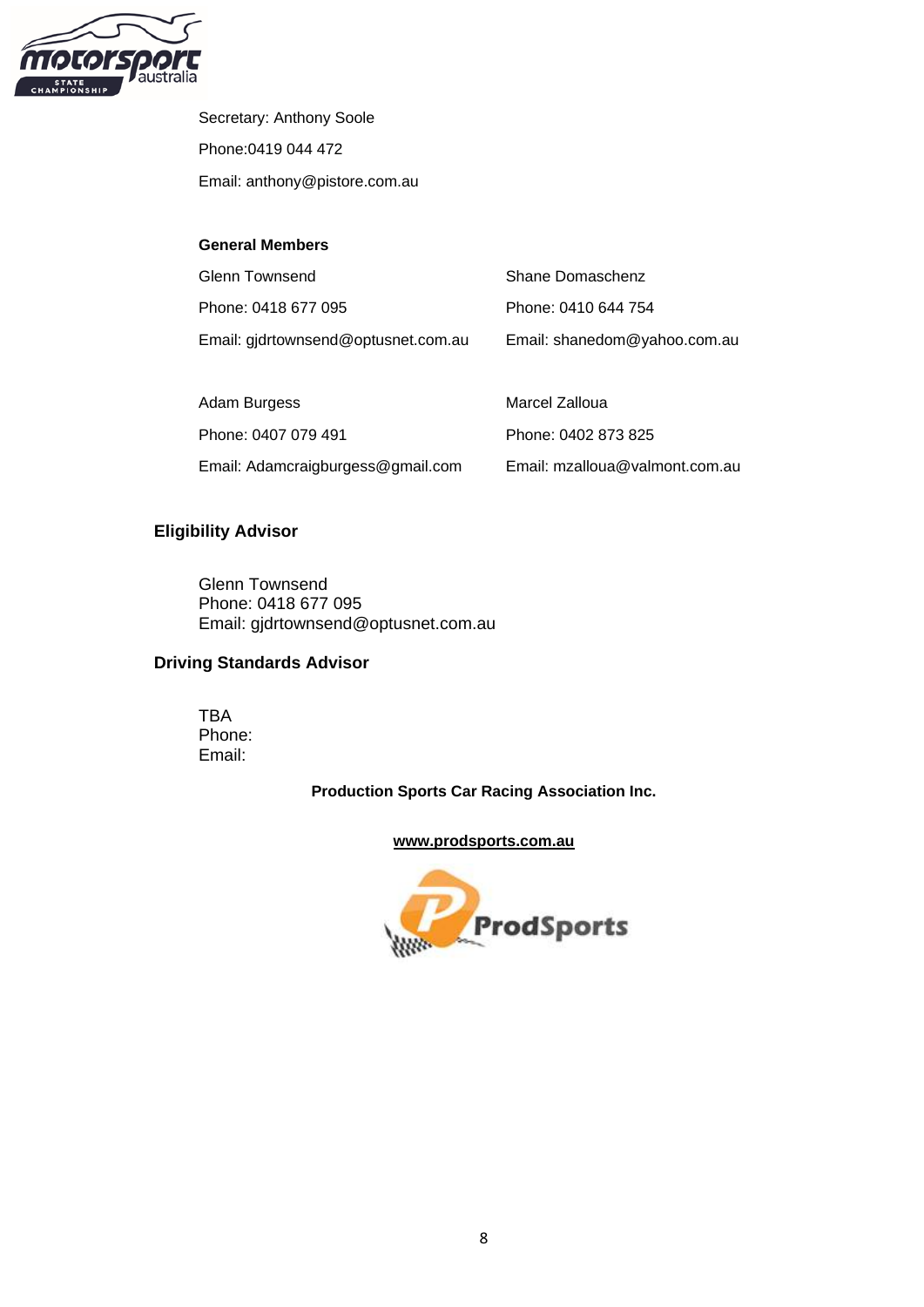

## **ATTACHMENT A**

<span id="page-10-1"></span><span id="page-10-0"></span>Placement of Sponsor Decals

Sponsor decals are to be positioned as indicated below.

- 1. Number Panels
- 2. Sponsor or PSCRAA Panels
- 3. Major Sponsor Logo (One each side of Car)
- 4. Major Sponsors Windscreen Banner

(not applicable for cars without windscreens) if appropriate

- 5. Sponsor Name Decals (Front and Rear)
- 6. A Motorsport Australia sticker on each side, adjacent to the competition numbers

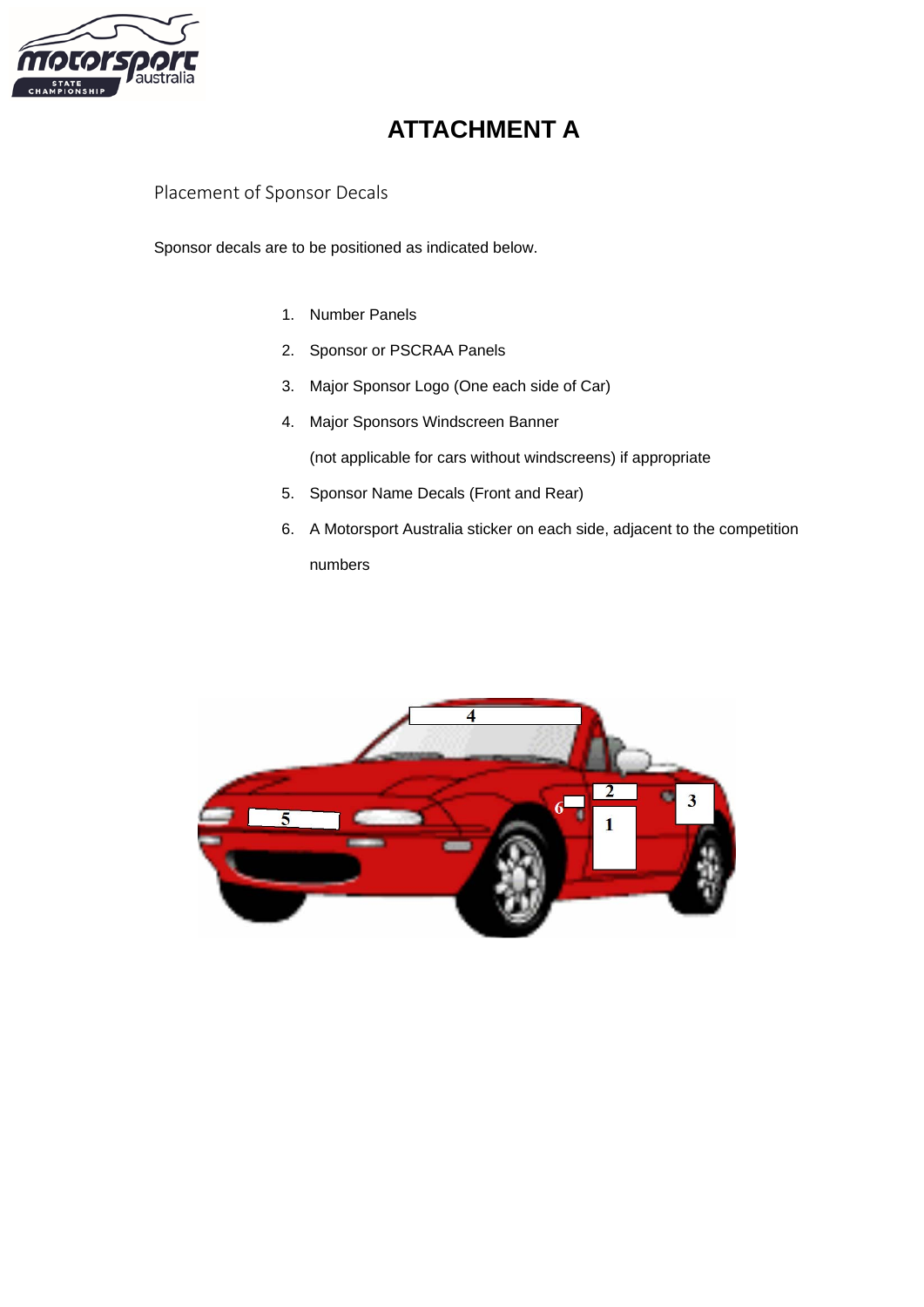

## **ATTACHMENT B**

<span id="page-11-1"></span><span id="page-11-0"></span>Class Minimum Lap Times for 2020

The following table lists the minimum lap times for each track for each class as defined above in section 4.2 (a). Please refer to section 4.2 for full details on Class structures and minimum lap times.

|                 | <b>SMSP GP</b><br><b>Circuit</b> | <b>Wakefield Park</b> |  |
|-----------------|----------------------------------|-----------------------|--|
| <b>Class GT</b> | No Minimum                       | No Minimum            |  |
| <b>Class A</b>  | No Minimum                       | No Minimum            |  |
| <b>Class B</b>  | 1:38                             | 1:03                  |  |
| Class C         | 1:43                             | 1:08                  |  |
| <b>Class F</b>  | N/A                              | N/A                   |  |